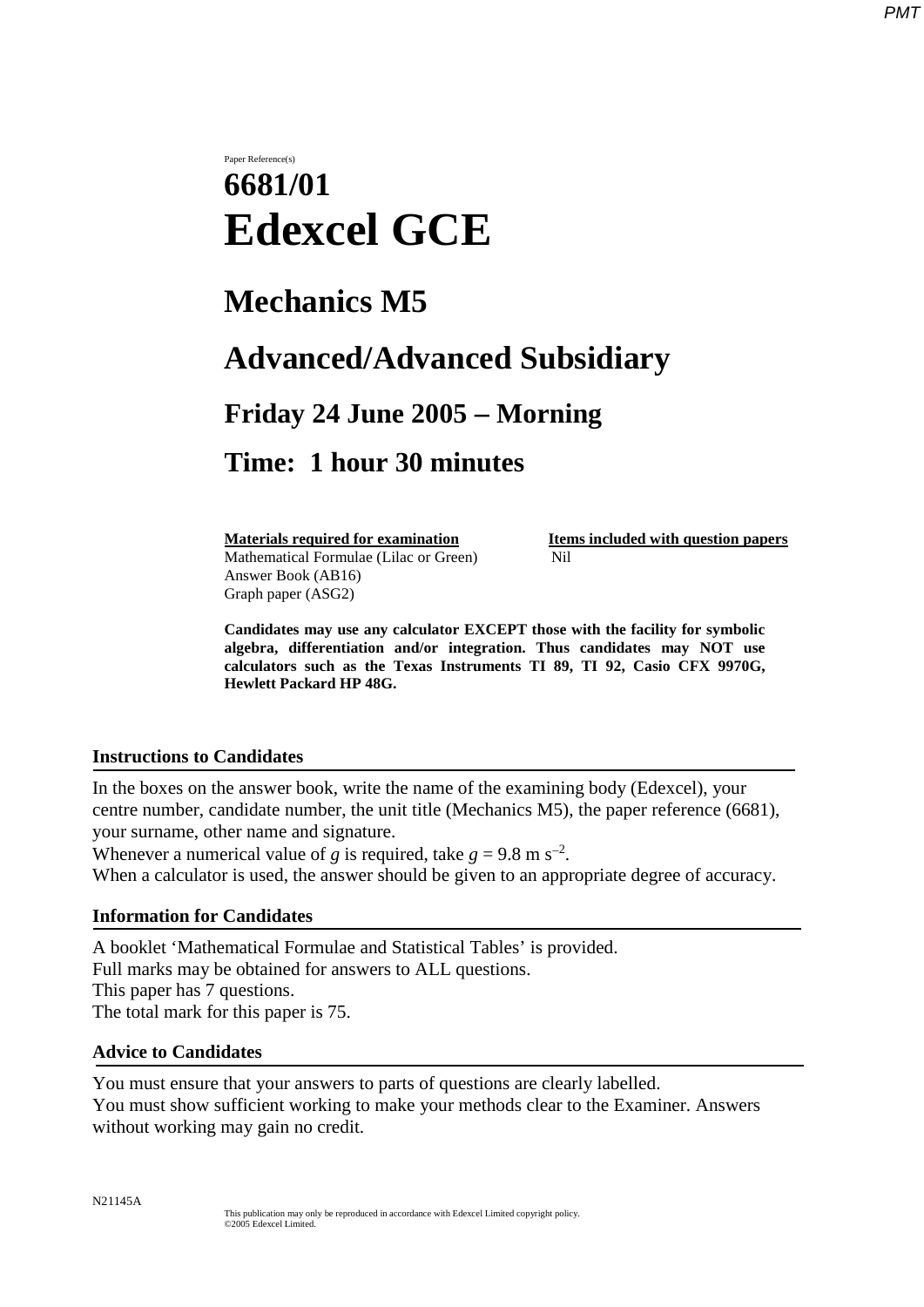- *PMT*
- **1.** Two constant forces  $\mathbf{F}_1$  and  $\mathbf{F}_2$  are the only forces acting on a particle.  $\mathbf{F}_1$  has magnitude 9 N and acts in the direction of  $2\mathbf{i} + \mathbf{j} + 2\mathbf{k}$ .  $\mathbf{F}_2$  has magnitude 18 N and acts in the direction of  $i + 8j - 4k$ .

Find the total work done by the two forces in moving the particle from the point with position vector  $(i + j + k)$  m to the point with position vector  $(3i + 2j - k)$  m.

**(Total 6 marks)** 

**2.** At time *t* seconds the position vector of a particle *P*, relative to a fixed origin *O*, is **r** metres, where **r** satisfies the differential equation

$$
\frac{\mathrm{d}\mathbf{r}}{\mathrm{d}t} + 2\mathbf{r} = 3\mathrm{e}^{-t}\mathbf{j}.
$$

Given that  $\mathbf{r} = 2\mathbf{i} - \mathbf{j}$  when  $t = 0$ , find **r** in terms of *t*.

**(Total 7 marks)** 

**3.** A system of forces acting on a rigid body consists of two forces **F**<sup>1</sup> and **F**<sup>2</sup> acting at a point *A* of the body, together with a couple of moment **G**.  $\mathbf{F}_1 = (\mathbf{i} + 2\mathbf{j} - \mathbf{k})$  N and  $\mathbf{F}_2 = (-2\mathbf{i} + \mathbf{j} + \mathbf{k})$ 3**k**) N. The position vector of the point *A* is  $(i + j + k)$  m and  $G = (7i - 3j + 8k)$  Nm.

Given that the system is equivalent to a single force **R**,

| $(a)$ find <b>R</b> ,                                           | (2)             |
|-----------------------------------------------------------------|-----------------|
| (b) find a vector equation for the line of action of $\bf{R}$ . |                 |
|                                                                 | (7)             |
|                                                                 | (Total 9 marks) |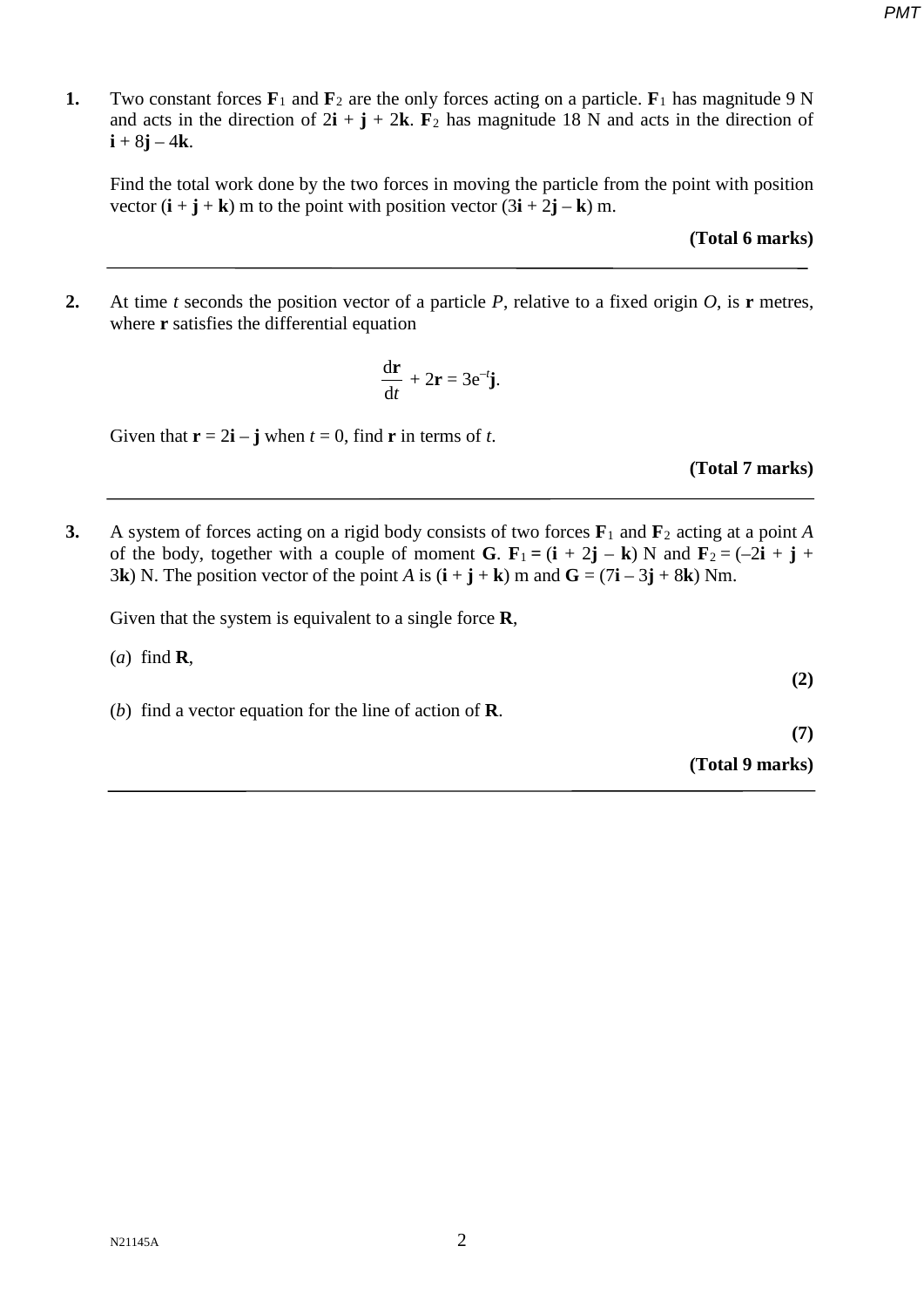

A thin uniform rod *PQ* has mass *m* and length 3*a*. A thin uniform circular disc, of mass *m* and radius *a*, is attached to the rod at *Q* in such a way that the rod and the diameter *QR* of the disc are in a straight line with  $PR = 5a$ . The rod together with the disc form a composite body, as shown in Figure 1. The body is free to rotate about a fixed smooth horizontal axis *L* through *P*, perpendicular to *PQ* and in the plane of the disc.

(a) Show that the moment of inertia of the body about L is 
$$
\frac{77ma^2}{4}
$$
. (7)

When *PR* is vertical, the body has angular speed  $\omega$  and the centre of the disc strikes a stationary particle of mass  $\frac{1}{2}m$ . Given that the particle adheres to the centre of the disc,

(*b*) find, in terms of  $\omega$ , the angular speed of the body immediately after the impact.

**(4)** 

**(Total 11 marks)**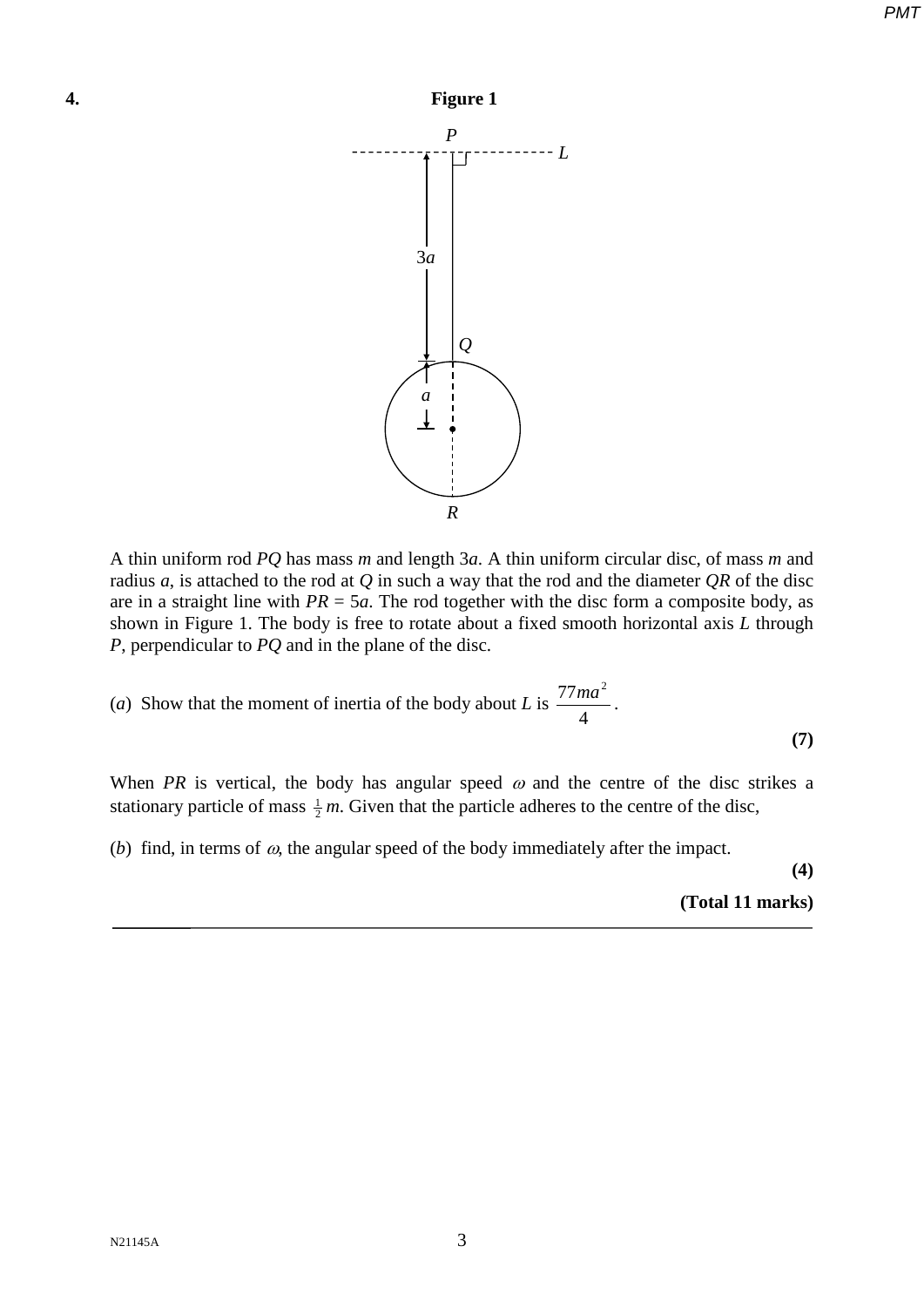**5.** A uniform square lamina *ABCD*, of mass *m* and side 2*a*, is free to rotate in a vertical plane about a fixed smooth horizontal axis *L* which passes through *A* and is perpendicular to the plane of the lamina. The moment of inertia of the lamina about *L* is 3  $\frac{8ma^2}{2}$ .

Given that the lamina is released from rest when the line *AC* makes an angle of  $\frac{\pi}{3}$  with the downward vertical,

 (*a*) find the magnitude of the vertical component of the force acting on the lamina at *A* when the line *AC* is vertical.

Given instead that the lamina now makes small oscillations about its position of stable equilibrium,

(*b*) find the period of these oscillations.

**(5)**

**(7)** 

**(Total 12 marks)** 

**6.** A rocket-driven car moves along a straight horizontal road. The car has total initial mass *M*. It propels itself forwards by ejecting mass backwards at a constant rate  $\lambda$  per unit time at a constant speed *U* relative to the car. The car starts from rest at time  $t = 0$ . At time *t* the speed of the car is *v*. The total resistance to motion is modelled as having magnitude *kv*, where *k* is a constant.

Given that 
$$
t < \frac{M}{\lambda}
$$
, show that  
\n(a)  $\frac{dv}{dt} = \frac{\lambda U - kv}{M - \lambda t}$ ,  
\n(b)  $v = \frac{\lambda U}{k} \left\{ 1 - \left( 1 - \frac{\lambda t}{M} \right)^{\frac{k}{\lambda}} \right\}.$  (7)

**(Total 13 marks)** 

 $N21145A$  4